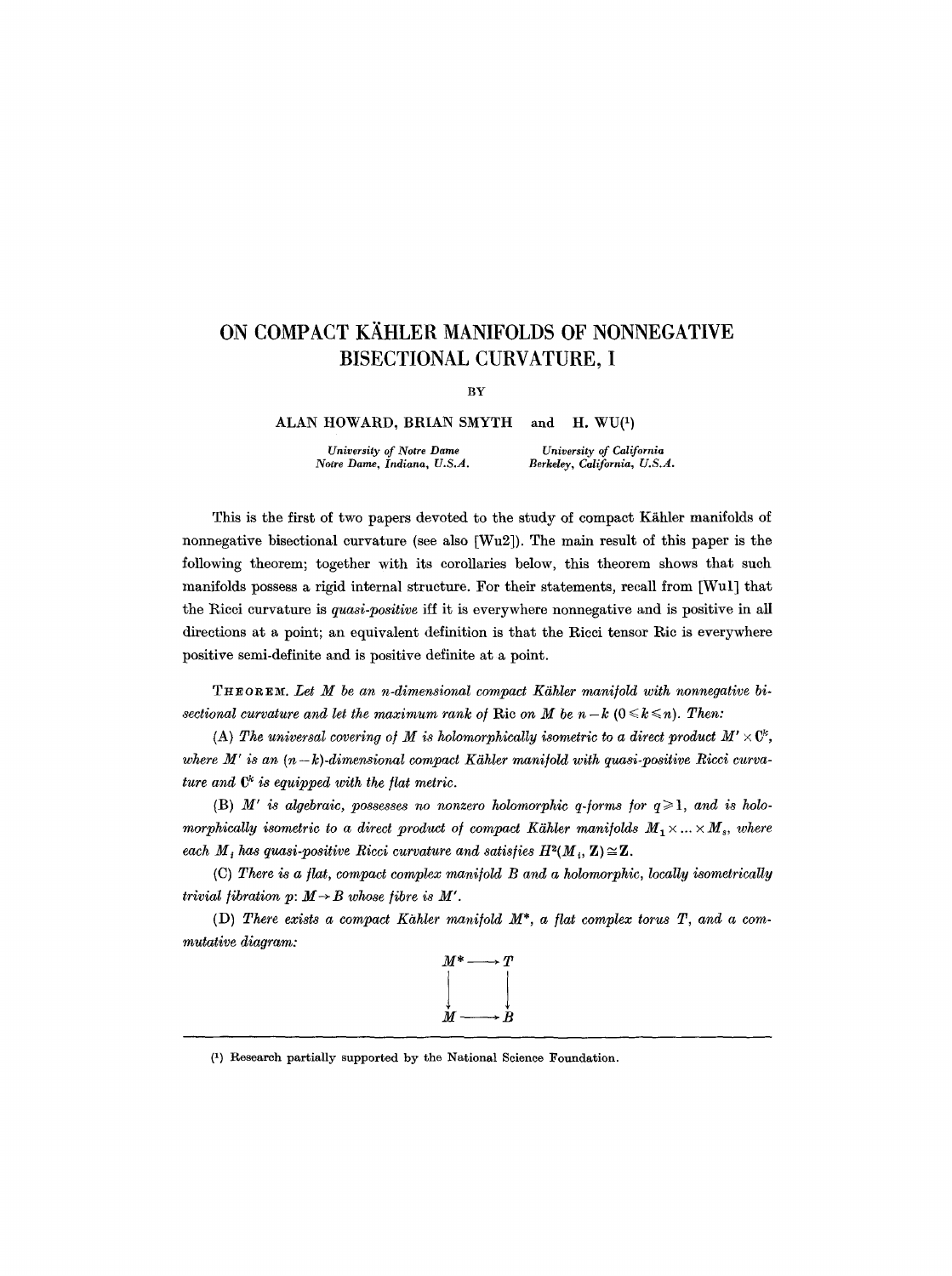where the horizontal maps are holomorphic, locally isometrically trivial fibrations with fibre  $M'$ , and the vertical maps are finite coverings. Furthermore,  $M^*$  is globally diffeomorphic to  $M' \times T$ .

*In particular,*  $\pi_1(M)$  *is either trivial or an infinite crystallographic group.* 

*C o R 0 L L A R ~ 1. Let M be a compact KShler manifold o/nonnegative bisectional curvature. Then the following are equivalent:* 

- (A) *M is simply connected.*
- (B) *The first Betti number is zero.*
- (C) *M has quasi-positive Ricci curvature.*

*C o R 0 L L A R u 2. A simply connected compact K~hler manifold o/nonnegative bisectional curvature is irreducible (in the sense of the de Rham decomposition theorem) iff its second Betti number is one.* 

A theorem slightly weaker than the one above was first announced without proof by the first two authors at the end of [HS] in 1971. Unaware of this result in [HS], but motivated by his attempt to extend the argument of [SY] from positive bisectional curvature to nonnegative bisectional curvature, the third author independently arrived at a theorem also slightly weaker than the one above. The present paper is roughly patterned after the arguments of the third author which rely on the structure theorem of Cheeger-Gromoll ([CG1], [CG2]) on compact Riemannian manifolds of nonnegative Ricci curvature.

## **Section 1**

We summarize the preliminary material in this section. First recall the structure theorem of Cheeger-Gromoll ([CG1], [CG2]) specialized to the Kählerian case. Let  $M$  be a compact Kähler manifold with nonnegative Ricci curvature. Then its universal covering manifold is holomorphically isometric to a direct product  $M' \times \mathbb{C}^k$ , where M' is a compact Kähler manifold and both the flat metric on  $\mathbb{C}^k$  and the product metric on  $M' \times \mathbb{C}^k$  are understood (here the Kählerian deRham decomposition theorem is needed as well; see [KN], p. 171). Moreover, there is a finite covering *M\** of M such that *M\** is diffeomorphie to  $M_{\#} \times T^k$ , where  $T^k$  is a complex k-dimensional torus and  $M_{\#}$  is a compact Kähler manifold covered by M'. This implies that  $\pi_1(M_*)$  is finite. As a consequence, if the Ricci curvature of M is quasi-positive, so is that of  $M' \times \mathbb{C}^k$  and hence  $k = 0$  and  $\pi_1(M)$  is itself finite (cf. the comments in [Wul] on this fact).

Next we review the basic Bochner technique needed for the purpose at hand (cf. [GK] or [L], pp. 3-6). Let  $\xi$  be a real (1,1)-form on a compact Kähler manifold and let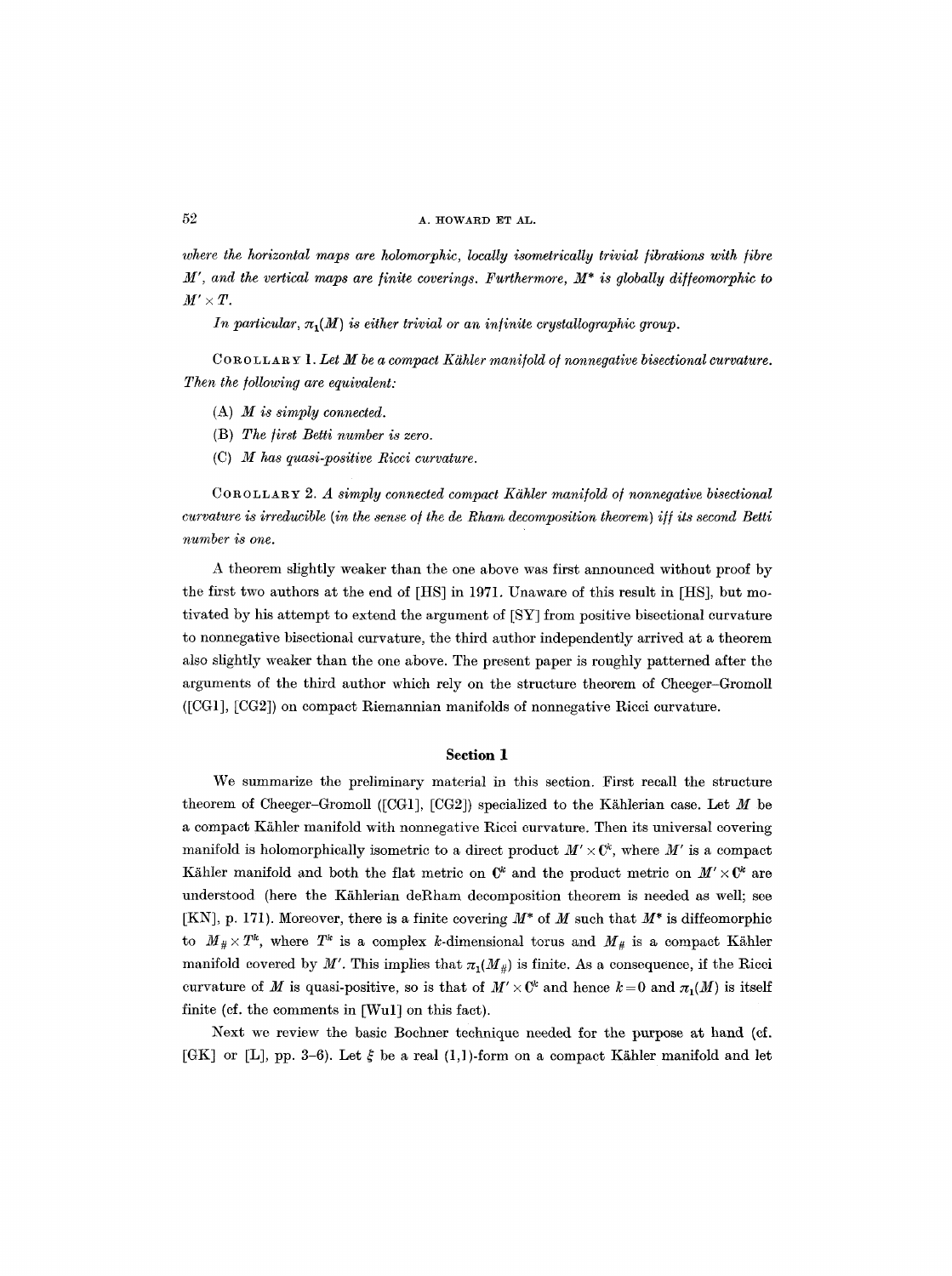*R~B, R~BCD* be respectively the components of the Rieci and Riemannian curvature tensors (sign convention:  $R_{ABAB}$  is a positive multiple of the sectional curvature). Define

$$
F(\xi) = 2R_{AB}\xi^{AC}\xi^B_C - R_{ABCD}\xi^{AB}\xi^{CD}.
$$

If  $\zeta$  is harmonic and  $F(\zeta) \geq 0$ , then  $F(\zeta) = 0$  and  $\zeta$  is parallel. *This is the basic observation*. Let  $\{X_1, ..., X_n, JX_1, ..., JX_n\}$  be a local frame field that diagonalizes  $\xi$ , i.e.  $\xi_{ii^*} \equiv \xi(X_i, JX_i)$ are the only nonzero components, then

$$
F(\xi) = 2 \sum_{i,j} R_{ii^*jj^*} (\xi_{ii^*} - \xi_{jj^*})^2 \quad \text{where} \quad R_{ii^*jj^*} \equiv \langle R_{X_iJX_i} X_j, JX_j \rangle. \tag{(*)}
$$

Since  $R_{ii^*jj^*}$  is the bisectional curvature defined by  $\text{span}_{\mathbf{R}} \{X_i, JX_i\}$  and  $\text{span}_{\mathbf{R}} \{X_j, JX_j\}$ , we have from  $(\star)$ :

LEMMA 1. *I/ a compact Kdhler maul/old M has nonnegative bisectional curvature, then all harmonic forms of type*  $(1,1)$  *are parallel.* 

From now on assume  $M$  is compact Kähler with nonnegative bisectional curvature. Let  $\omega$  be the Kähler form of M. If  $\xi$  is a harmonic (1,1)-form distinct from  $\omega$ , define a tensor field S, one-fold contravariant and one-fold covariant, by the equation  $\xi(X, Y)=$  $(\omega(X), Y)$  for all vector fields X and Y. To be more precise, let  $\xi'$  and G be respectively the 2-fold covariant Hermitian tensor fields associated with  $\xi$  and  $\omega$  (i.e., G is the Kähler metric); we then define  $S$  by

$$
\xi'(X, Y) = G(S(X), Y), \quad \forall X, Y.
$$

It is clear that S is self-adjoint relative to the Kähler metric  $G$ ; consequently S defines a diagonalizable linear transformation at each tangent space  $M_x$  of M. On the other hand, since  $\xi'$  and G are both parallel tensor fields (Lemma 1), a straightforward reasoning shows that S is also parallel. Thus the linear transformation  $S_x: M_x \rightarrow M_x$  has the same set of eigenvalues  $\{\alpha_1, ..., \alpha_k\}$  ( $\alpha_i \in \mathbb{R}$ ,  $\{\alpha_i\}$  distinct) for all  $x \in M$  and moreover, if  $V_1(x), ..., V_k(x)$ are the corresponding eigenspaces at  $M<sub>x</sub>$ , then the  ${V<sub>i</sub>(x)}$  are mutually orthogonal complex subspaces of  $M_x$  and the distribution  $x \mapsto V_i(x)$  is a parallel distribution on M for each i. Since we assume that  $\xi \neq \omega$ ,  $k \geq 2$ . Thus invoking the deRham decomposition theorem for Kähler manifolds, we have proved:

LEMMA 2. Let M be a simply connected compact Kähler manifold of nonnegative bisec*tional curvature. If*  $h^{1,1}(M) > 1$ *, then M splits holomorphically and isometrically into a direct*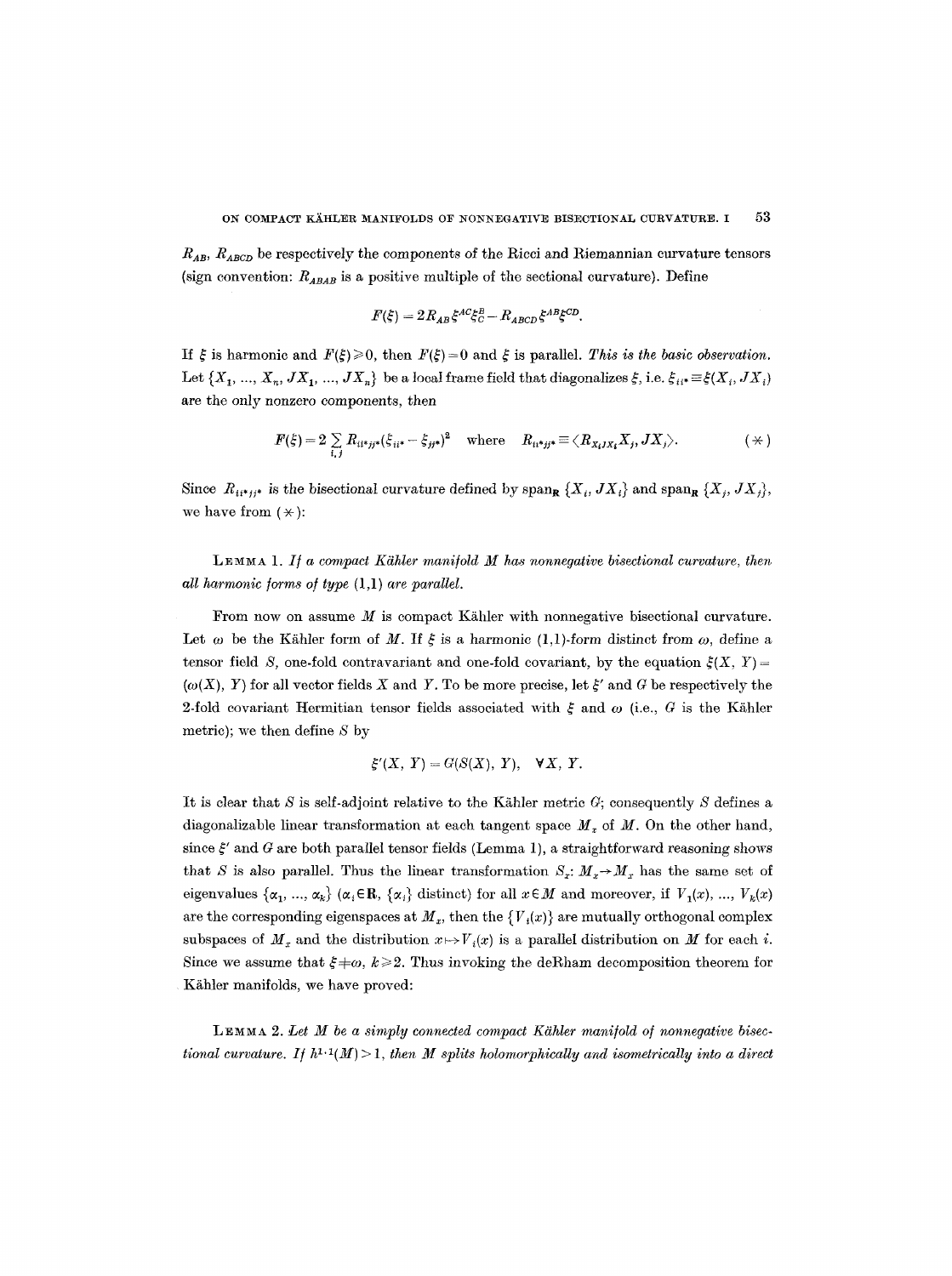*product of compact Kahler manifolds*  $M_1 \times M_2$ , where dim  $M_i \geq 1$  for  $i = 1, 2$  *(we have used the standard notation:*  $h^{p,q}(M) \equiv$  *the dimension of the space of harmonic forms of type (p, q)).* 

## **Section 2**

We now prove the theorem. Thus suppose  $M$  is an *n*-dimensional compact Kähler manifold of nonnegative bisectional curvature such that the maximum rank of Rie on M is  $(n-k)$ . Since M has nonnegative Ricci curvature, the theorem of Cheeger-Gromoll states that the universal covering of M is holomorphically isometric to  $M' \times \mathbb{C}^l$ , where  $0 \leq l \leq n$ and  $M'$  is a simply connected compact Kähler manifold of nonnegative bisectional curvature. We first prove that  $l = k$ . Let  $h^{1,1}(M') = s$ . By repeated applications of Lemma 2, M' is holomorphically isometric to a direct product of compact Kähler manifolds  $M_1 \times ... \times M_s$ , where  $h^{1,1}(M_t) = 1$  for each i. We claim that each  $M_t$  must have quasi-positive Ricci curvature. To prove this claim, we need the following lemmas.

LEMMA 3. Let M be a compact Kähler manifold. If  $\xi$  is a positive semi-definite form of *type* (1,1) on M such that its harmonic component H $\xi$  is parallel, then the rank of H $\xi$  equals *the maximum rank of \$.* 

*Proof.* Let  $\omega$  be the Kähler form of M and let dim  $M = n$ . Then for any k,

$$
\int_M \xi^k \wedge \omega^{n-k} = \int_M (H\xi)^k \wedge \omega^{n-k}.\tag{**}
$$

Let  $r = \max \text{ rank } \xi$  and let  $t = \text{rank } H\xi$ . The positive semi-definiteness of  $\xi$  implies that the left side of  $(\star \star)$  is positive when  $k = r$ . Thus  $(H\xi)^r = 0$ , thereby proving  $t \ge r$ . On the other hand, since  $H_{\sigma}^{\varepsilon}$  and  $\omega$  are both parallel 2-forms,  $(H\xi)^{k}\wedge\omega^{n-k}$  is also parallel and hence equals a constant multiple of the volume form of M. Since, by the definition of t,  $(H\xi)^t \wedge \omega^{n-t}$ is nonzero at each point of M, it follows that the right side of  $(\star \star)$  is nonzero when  $k=t$ . Thus  $\xi^t$  is not identically zero and  $t \leq r$ .  $Q.E.D.$ 

LEMMA 4. Let M be a simply connected compact Kähler manifold of nonnegative bisec*tional curvature. If*  $\varphi$  *is its Ricci form, then*  $\varphi$  *has a nonzero harmonic component H* $\varphi$ *.* 

*Proof.* First observe that  $\varphi$  is not identically zero. Otherwise the bisectional curvature, being nonnegative, would be identically zero and hence the curvature tensor is itself identically zero. By the assumption of simple connectivity,  $M$  would then be isometric to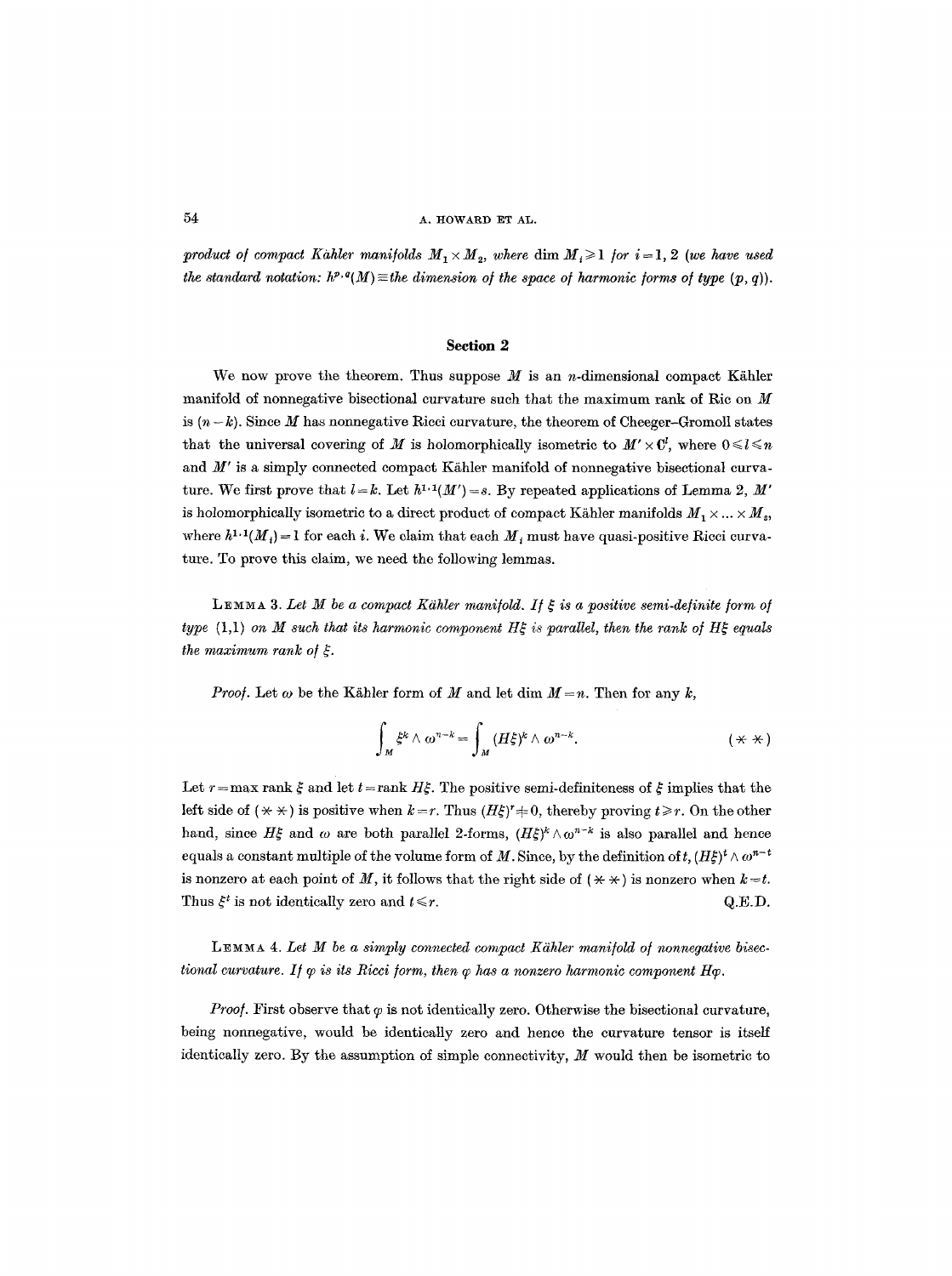complex euclidean space. This contradicts compactness. If  $n = \dim M$ , then  $\varphi \wedge \omega^{n-1}$  $(\omega = K\ddot{\text{a}}\text{hler form of }M)$  is everywhere nonnegative and is positive somewhere. Hence

$$
0<\int_M\varphi\wedge\omega^{n-1}=\int_M(H\varphi)\wedge\varphi^{n-1},
$$

thereby proving that  $H\varphi$  is not zero.  $Q.E.D.$ 

We now return to the proof of the theorem. Let  $\varphi_i, \omega_i$  be respectively the Ricci form and Kähler form of  $M_{+}$ . Since  $h^{1,1}(M_{+})=1$ , the harmonic component of  $\varphi_{i}$  is equal to  $c\omega_{i}$ for some  $c \in \mathbb{R}$ . Since  $M_i$  has nonnegative bisectional curvature, Lemma 4 implies  $c \neq 0$ . By Lemma 1 and Lemma 3, the maximum rank of  $\varphi_i$  equals the rank of  $\omega_i$ , which is equal to dim  $M_t$ . Thus  $M_t$ , has quasi-positive Ricci curvature for each  $i=1, ..., s$ . It follows that M' itself has quasi-positive Ricci curvature. Thus  $n-l$  (=dim M') is equal to the maximum rank of the Ricci tensor of M', which equals that of  $M' \times \mathbb{C}^l$  (because  $\mathbb{C}^l$  has the flat metric), which in turn equals that of M (because  $M' \times \mathbb{C}^l \to M$  is a local isometry); hence  $n-l=n-k$ , i.e.,  $l = k$ . This proves part (A) of the theorem.

To prove part (B), the fact that M' has no holomorphic q-forms for all  $q \ge 1$  follows from the quasi-positivity of the Ricci curvature and a simple generalization of the Kodaira vanishing theorem (Theorem 6 of  $[R]$ ; see also Theorem B of  $[Wu2]$ ). Now we also know that M' is holomorphically isometric to  $M_1 \times ... \times M_s$ , where  $h^{1,1}(M_i)=1$  for each i. By Kodaira's embedding theorem, each  $M_i$  is therefore algebraic and hence so is M itself. Finally to prove  $H^2(M, \mathbf{Z}) \cong \mathbf{Z}$ , observe that  $h^{2,0}(M_i) = 0$  so that  $H^2(M_i, \mathbf{R}) \cong \mathbf{R}$ . Since  $M_i$  is simply connected, the universal coefficient theorem for cohomology now gives  $H^2(M_i, \mathbf{Z}) \cong \mathbf{Z}$ .

To prove (C), let  $\pi$  be the fundamental group of  $M$ ;  $\pi$  consists of isometries acting freely on  $M' \times \mathbb{C}^k$ . Introduce the notation:  $I(N)$  denotes the group of isometries of any Riemannian manifold N. Consider the natural projection  $\varphi: I(M') \times I(\mathbb{C}^k) \to I(\mathbb{C}^k)$ . Since  $I(M')$  is a compact Lie group, the kernel of the restriction of  $\varphi$  to  $\pi$  is a finite group to be denoted by ker  $\varphi$ . The quotient space  $M'/\text{ker } \varphi$  is a compact Kähler manifold with quasipositive Ricci curvature and hence, by part (A) of Theorem B of [Wu2], must be itself simply connected. Thus ker  $\varphi$  is trivial, which is equivalent to saying that  $\varphi: \pi \to I(\mathbb{C}^k)$  is an isomorphism onto a crystallograph subgroup  $\Gamma \subset I(\mathbb{C}^k)$  (cf. [Wo], Chapter 3). Now let  $B = \mathbb{C}^k/\Gamma$ . Since  $\pi$  acts as holomorphic isometries on  $M' \times \mathbb{C}^k$  respecting the product metric, it is straightforward to verify that  $p: M = M' \times \mathbb{C}^k / \pi \rightarrow B$  which is defined by projecting on the second factor is a locally isometrically trivial holomorphic fibration with fibre M'. This concludes the proof of part (C).

Finally to prove (D), let  $\pi^0$  be a free abelian subgroup of rank 2k with finite index in